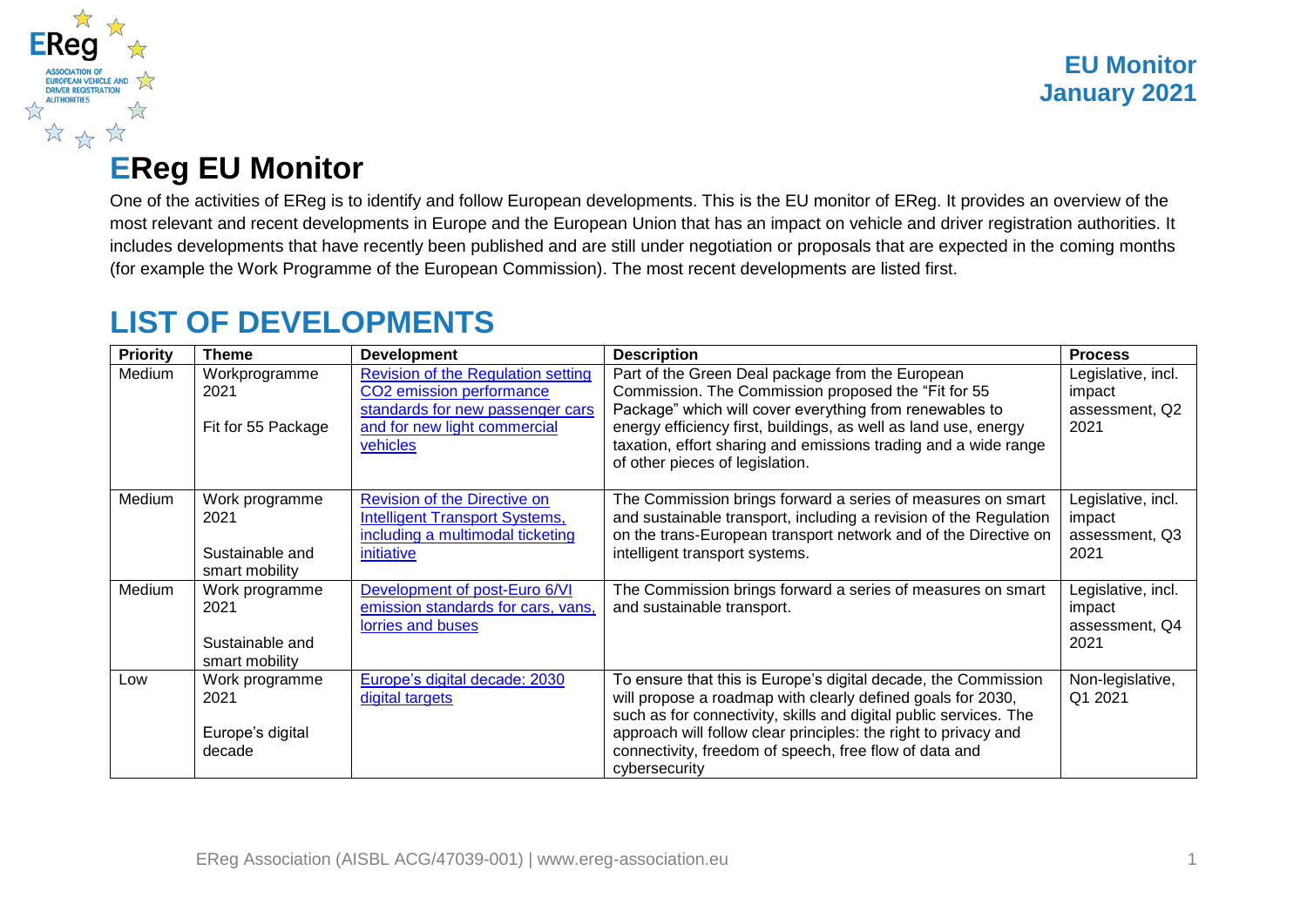| ERe                |                                                                                    |  |
|--------------------|------------------------------------------------------------------------------------|--|
| <b>AUTHORITIES</b> | <b>ASSOCIATION OF</b><br><b>EUROPEAN VEHICLE AND</b><br><b>DRIVER REGISTRATION</b> |  |
|                    |                                                                                    |  |

| Medium | Work programme<br>2021<br>Europe fit for the<br>digital age | A trusted and secure European e-<br>ID                                                                                        | The Commission will propose a new European digital identity to<br>make it easier to do tasks and access services online across<br>Europe and ensure people have greater control and peace of<br>mind over what data they share and how it is used                                                                                                                                                                                                                                                                                                                                                                                                                                                                                                                                                                                                                                                                                                                                                                                                                                                                                                                                                                                                                                                                                                                                                                                                                                       | Legislative, incl.<br>impact<br>assessment, Q1<br>2021 |
|--------|-------------------------------------------------------------|-------------------------------------------------------------------------------------------------------------------------------|-----------------------------------------------------------------------------------------------------------------------------------------------------------------------------------------------------------------------------------------------------------------------------------------------------------------------------------------------------------------------------------------------------------------------------------------------------------------------------------------------------------------------------------------------------------------------------------------------------------------------------------------------------------------------------------------------------------------------------------------------------------------------------------------------------------------------------------------------------------------------------------------------------------------------------------------------------------------------------------------------------------------------------------------------------------------------------------------------------------------------------------------------------------------------------------------------------------------------------------------------------------------------------------------------------------------------------------------------------------------------------------------------------------------------------------------------------------------------------------------|--------------------------------------------------------|
| High   | Sustainable and<br>smart mobility                           | <b>Strategy for Sustainable and</b><br>smart mobility                                                                         | This strategy lays the foundation for how the EU transport<br>system can achieve its green and digital transformation and<br>become more resilient to future crises. All transport modes<br>need to become more sustainable, with green alternatives<br>widely available and the right incentives put in place to drive the<br>transition. Concrete milestones will keep the European<br>transport system's journey towards a smart and sustainable<br>future on track. The strategy identifies a total of 82 initiatives in<br>10 key areas for action, each with concrete measures, such as:<br>Boosting the uptake of zero-emission vehicles; making<br>connected and automated multimodal mobility a reality and<br>boosting innovation and the use of data and artificial<br>intelligence (AI) for smarter mobility. The Strategy confirms the<br>targets and plans of the EU Road Safety Policy Framework<br>2021-2030 and sets a timeframe for major upcoming initiatives,<br>including the revision of the Driving Licence Directive, of the<br>Cross-Border Enforcement Directive and of the roadworthiness<br>framework. The Action Plan also refers to an assessment of the<br>need for a road transport agency, to guidance on safe<br>micromobility and on maximum blood alcohol levels, to an<br>assessment whether rules on safety management of bridges<br>and other sensitive infrastructure is needed, to access to car<br>data and to a possible extension of eCall. | Non-legislative                                        |
| Medium | Data Protection                                             | Guidelines 1/2020 on processing<br>personal data in the context of<br>connected vehicles and mobility<br>related applications | The European Data Protection Board of the European<br>Commission has adopted guidelines on data protection in the<br>context of connected vehicles and mobility related applications.                                                                                                                                                                                                                                                                                                                                                                                                                                                                                                                                                                                                                                                                                                                                                                                                                                                                                                                                                                                                                                                                                                                                                                                                                                                                                                   | Consultation<br>closed 4 May<br>2020                   |
| High   | European<br>Commission                                      | <b>The European Green Deal</b>                                                                                                | New growth strategy that aims to transform the EU into a fair<br>and prosperous society, with a modern, resource-efficient and<br>competitive economy where there are no net emissions of                                                                                                                                                                                                                                                                                                                                                                                                                                                                                                                                                                                                                                                                                                                                                                                                                                                                                                                                                                                                                                                                                                                                                                                                                                                                                               | Strategy for<br>Sustainable and<br>smart mobility      |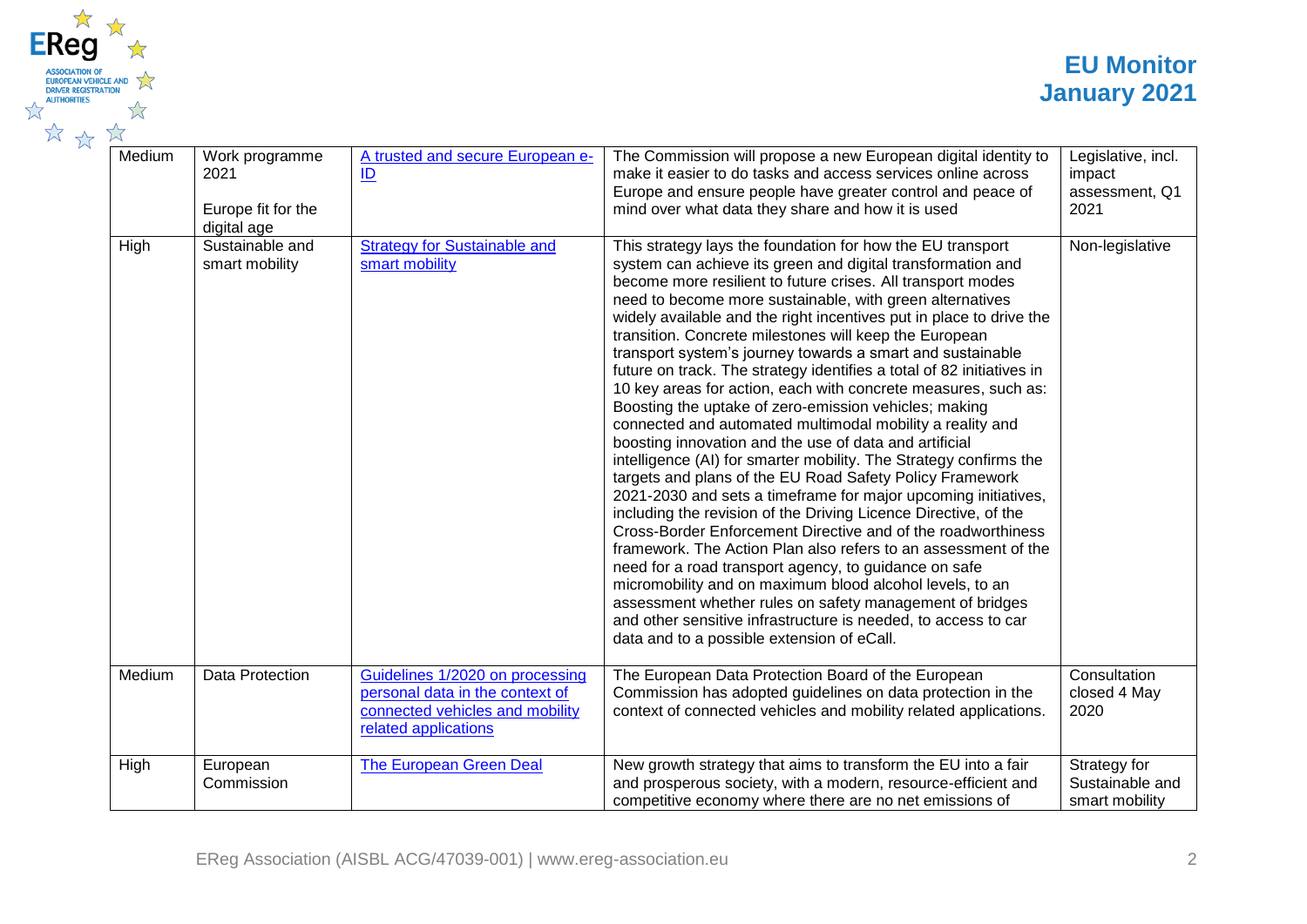

|        | Work programme<br>2020                            | European Commission website on<br>the Green Deal                                                                      | greenhouse gases in 2050 and where economic growth is<br>decoupled from resource use.                                                                                                                                                                                                                                                                                                                                                                                                                                                                                                                                                                                                                                                                                                                                                                             | was published in<br>Q4 2020                                                                                                                                              |
|--------|---------------------------------------------------|-----------------------------------------------------------------------------------------------------------------------|-------------------------------------------------------------------------------------------------------------------------------------------------------------------------------------------------------------------------------------------------------------------------------------------------------------------------------------------------------------------------------------------------------------------------------------------------------------------------------------------------------------------------------------------------------------------------------------------------------------------------------------------------------------------------------------------------------------------------------------------------------------------------------------------------------------------------------------------------------------------|--------------------------------------------------------------------------------------------------------------------------------------------------------------------------|
| Medium | Digital<br>Work programme<br>2020                 | Strategy: Europe fit for the digital<br>age                                                                           | Three key objectives to ensure that digital solutions help<br>Europe to pursue its own way towards a digital transformation<br>that works for the benefit of people through respecting our<br>values.<br>Technology that works for people;<br>A fair and competitive economy;<br>An open, democratic and sustainable society.                                                                                                                                                                                                                                                                                                                                                                                                                                                                                                                                     | Adopted                                                                                                                                                                  |
| High   | Data<br>Work programme<br>2020                    | <b>European Strategy for Data</b><br>European Commission website on<br>Data                                           | A strategy for policy measures and investments to enable the<br>data economy for the coming five years. Common European<br>rules and efficient enforcement mechanisms should ensure<br>that:<br>data can flow within the EU and across sectors;<br>European rules and values, in particular personal data<br>protection, consumer protection legislation and<br>competition law, are fully respected;<br>the rules for access to and use of data are fair, practical<br>and clear, and there are clear and trustworthy data<br>governance mechanisms in place; there is an open, but<br>assertive approach to international data flows, based<br>on European values.<br>Important elements:<br>European Mobility Data Space (Such data space will<br>facilitate access, pooling and sharing of data from<br>existing and future transport and mobility databases) | Adopted                                                                                                                                                                  |
| Medium | Artificial Intelligence<br>Work programme<br>2020 | A European approach to Artificial<br>Intelligence - White Paper<br>European Commission website on<br>$\underline{Al}$ | The European Commission puts forward a European approach<br>to Artificial Intelligence and Robotics. It deals with technological,<br>ethical, legal and socio-economic aspects to boost EU's<br>research and industrial capacity and to put AI at the service of<br>European citizens and economy.                                                                                                                                                                                                                                                                                                                                                                                                                                                                                                                                                                | Following the<br>outcomes of the<br>consultation on<br>the white paper,<br>the Commission<br>will propose a<br>horizontal<br>regulatory<br>proposal within<br>Q1 of 2021 |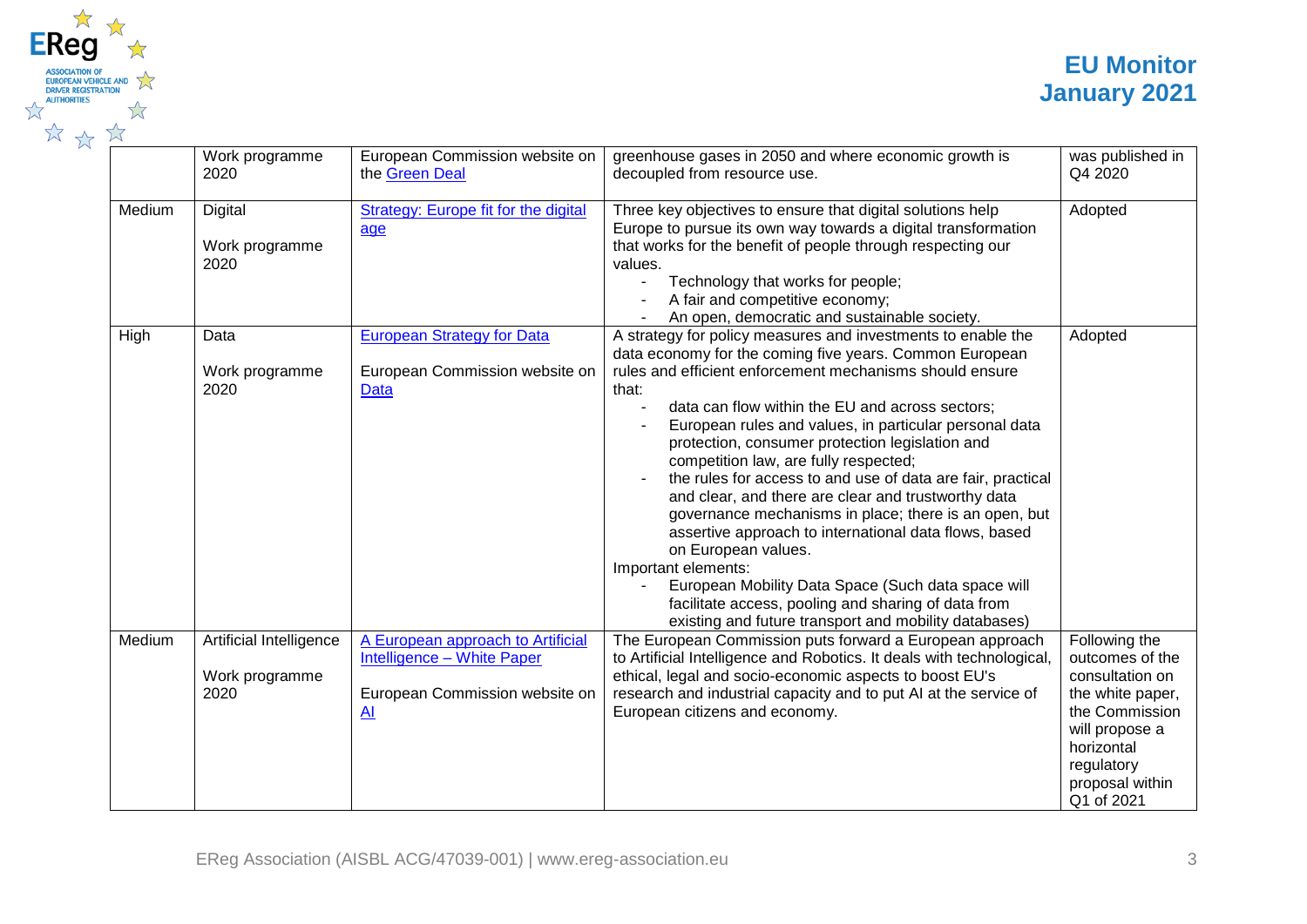

| Low    | Cyber security                                                                      | Proposal for a directive on<br>measures for a high common<br>level of cybersecurity across the<br><b>Union, repealing Directive (EU)</b><br>2016/1148                                                                                                              | This proposal is part of a package of measures to improve<br>further the resilience and incident response capacities of public<br>and private entities, competent authorities and the Union as a<br>whole in the field of cybersecurity and critical infrastructure<br>protection. The proposal modernises the existing legal<br>framework taking account of the increased digitisation of the<br>internal market in recent years and an evolving cybersecurity<br>threat landscape.                                                                                                                                                                                                                                                                                                                                                                                                                | <b>Currently being</b><br>negotiated                  |
|--------|-------------------------------------------------------------------------------------|--------------------------------------------------------------------------------------------------------------------------------------------------------------------------------------------------------------------------------------------------------------------|-----------------------------------------------------------------------------------------------------------------------------------------------------------------------------------------------------------------------------------------------------------------------------------------------------------------------------------------------------------------------------------------------------------------------------------------------------------------------------------------------------------------------------------------------------------------------------------------------------------------------------------------------------------------------------------------------------------------------------------------------------------------------------------------------------------------------------------------------------------------------------------------------------|-------------------------------------------------------|
| Medium | Industrial strategy<br>Work programme<br>2020                                       | A new industrial strategy for<br>Europe<br>European Commission website on<br>industrial strategy                                                                                                                                                                   | With its new industrial strategy, the European Commission aims<br>to ensure that European businesses remain fit to achieve their<br>ambitions, while coping with global competition. Europe needs<br>industry to become greener, more circular and more digital<br>while remaining competitive on the global stage. These three<br>drivers will transform our industry, support our SMEs and keep<br>Europe sustainable and competitive.                                                                                                                                                                                                                                                                                                                                                                                                                                                            | Adopted                                               |
| High   | Europe on the Move<br>Package III<br>Electronic freight<br>transport<br>information | COM/2018/279 Proposal for a<br><b>REGULATION OF THE</b><br><b>EUROPEAN PARLIAMENT AND</b><br>OF THE COUNCIL on electronic<br>freight transport information                                                                                                         | The Commission carried out an impact assessment on the<br>barriers to digitalisation of freight transport documents and<br>options to support wider use of electronic documents and<br>information exchange. The main problem it identified is the<br>authorities' low and varying degree of acceptance of information<br>or documents made available electronically by businesses,<br>when the authorities require them to provide evidence of<br>compliance with regulatory conditions for the transport of goods<br>on the different EU Member States' territory. The general<br>objective of the initiative is to enable wider use of digital<br>technologies, by establishing uniform conditions for the further<br>development and deployment of digital technologies for<br>electronic exchange of freight transport information.<br>Impact is on EUCARIS that can be used for the exchange. | The regulation<br>has been<br>adopted in July<br>2020 |
| Medium | Europe on the Move<br>Package III<br>Labelling of Tyres                             | COM/2018/296 Proposal for a<br><b>REGULATION OF THE</b><br><b>EUROPEAN PARLIAMENT AND</b><br>OF THE COUNCIL on the<br>labelling of tyres with respect to<br>fuel efficiency and other essential<br>parameters and repealing<br><b>Regulation (EC) No 1222/2009</b> | Improving the labelling of tyres will give consumers more<br>information on fuel efficiency, safety and noise, allowing them to<br>obtain accurate, relevant and comparable information on those<br>aspects when purchasing tyres. This proposal repeals and<br>replaces Regulation (EC) No 1222/2009 on the labelling of<br>tyres with respect to fuel efficiency and other essential<br>parameters (the Tyre Labelling Regulation). This initiative is                                                                                                                                                                                                                                                                                                                                                                                                                                            | The proposal is<br>adopted in June<br>2020            |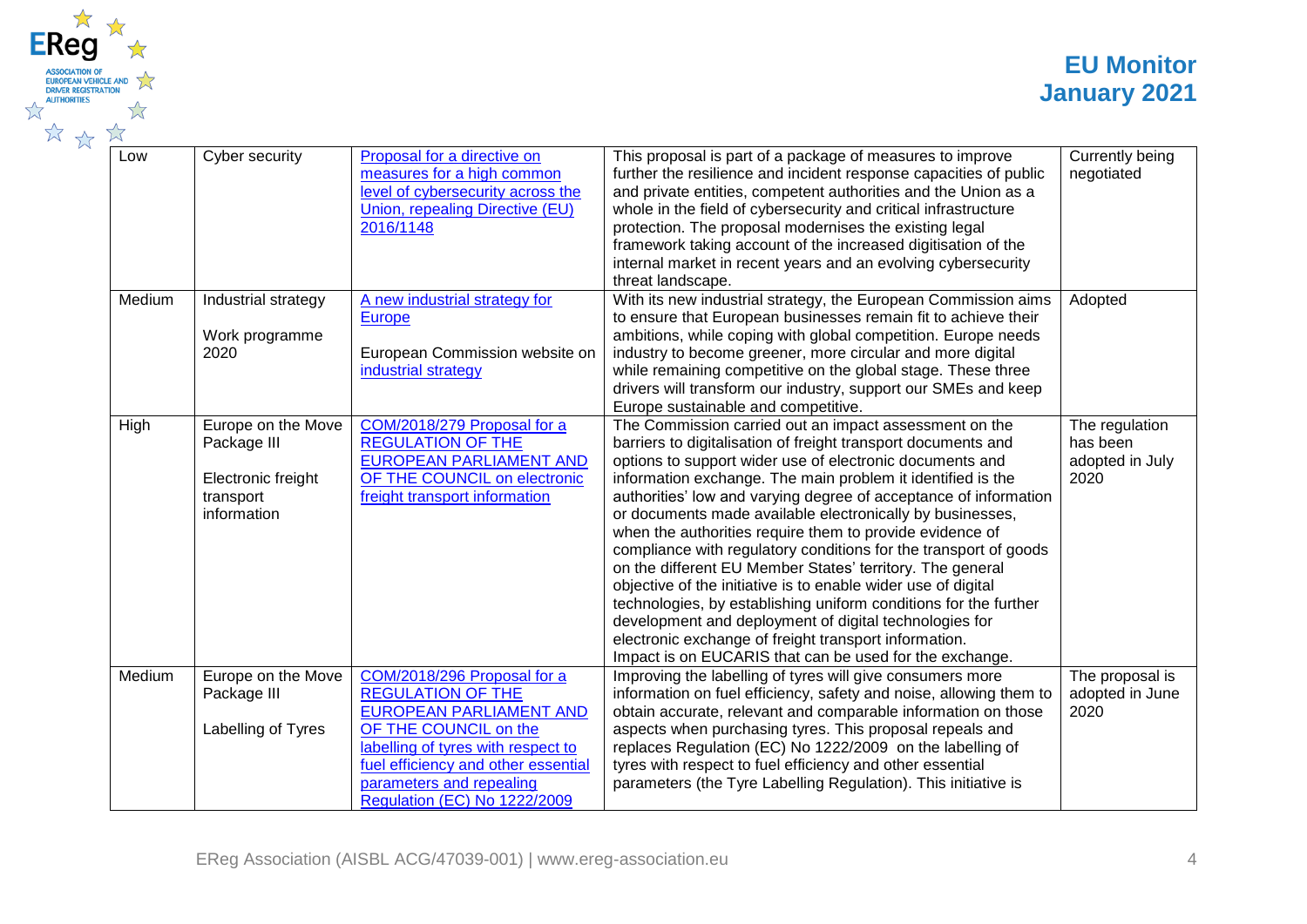

|        |                                                   |                                                                                                                                                                                                                                                                                                                                                                                          | updates and improves the effectiveness of the existing acquis<br>on tyre labelling.                                                                                                                                                                                                                                                                                                                                                                                                                                                                                                                                                                                                                                                           |                                                   |
|--------|---------------------------------------------------|------------------------------------------------------------------------------------------------------------------------------------------------------------------------------------------------------------------------------------------------------------------------------------------------------------------------------------------------------------------------------------------|-----------------------------------------------------------------------------------------------------------------------------------------------------------------------------------------------------------------------------------------------------------------------------------------------------------------------------------------------------------------------------------------------------------------------------------------------------------------------------------------------------------------------------------------------------------------------------------------------------------------------------------------------------------------------------------------------------------------------------------------------|---------------------------------------------------|
| Medium | Europe on the Move<br>Package III<br><b>TEN-T</b> | COM/2018/277 Proposal for a<br><b>REGULATION OF THE</b><br><b>EUROPEAN PARLIAMENT AND</b><br>OF THE COUNCIL on<br>streamlining measures for<br>advancing the realisation of the<br>trans-European transport network                                                                                                                                                                      | The present initiative aims at reducing delays encountered in<br>the implementation of TEN-T infrastructure projects. It puts a<br>maximum limit of three years for the entire permitting process. It<br>also aims to bring greater clarity to the processes which project<br>promoters need to follow, in particular as regards permit<br>granting, public procurement and other procedures.                                                                                                                                                                                                                                                                                                                                                 | The proposal is<br>currently being<br>negotiated. |
| High   | <b>Emissions light</b><br>vehicles                | Proposal for a REGULATION OF<br>THE EUROPEAN PARLIAMENT<br><b>AND OF THE COUNCIL</b><br>amending Regulation (EC) No<br>715/2007 on type approval of<br>motor vehicles with respect to<br>emissions from light passenger<br>and commercial vehicles (Euro 5<br>and Euro 6) and on access to<br>vehicle repair and maintenance<br>information                                              | In response to a ruling by the General Court, the Commission<br>proposes to reinsert certain aspects of Real Driving Emissions<br>testing (RDE) into legislation to be adopted by the European<br>Parliament and Council.                                                                                                                                                                                                                                                                                                                                                                                                                                                                                                                     | This proposal is<br>under<br>negotiation          |
| Medium | Uninsured driving                                 | COM(2018)336 Proposal for a<br>DIRECTIVE OF THE EUROPEAN<br>PARLIAMENT AND OF THE<br><b>COUNCIL amending Directive</b><br>2009/103/EC of the European<br>Parliament and the Council of 16<br>September 2009 relating to<br>insurance against civil liability in<br>respect of the use of motor<br>vehicles, and the enforcement of<br>the obligation to ensure against<br>such liability | This proposal amends the Motor Insurance Directive<br>(2009/103/EC) to enhance the protection of traffic accident<br>victims where the insurer is insolvent, and to improve the<br>recognition of claims history statements, especially in a cross-<br>border context. The present proposal addresses those two<br>issues, together with three others identified in the evaluation of<br>the Directive 2009/103/EC: insurance checks to combat<br>uninsured driving, harmonisation of minimum amounts of cover,<br>and the scope of the directive.<br>EReg is mentioned in the first part of the Directive, reference is<br>made to the work and the final report that has been done in<br>EReg Topic Group XI on tackling uninsured driving. | The proposal is<br>currently being<br>negotiated. |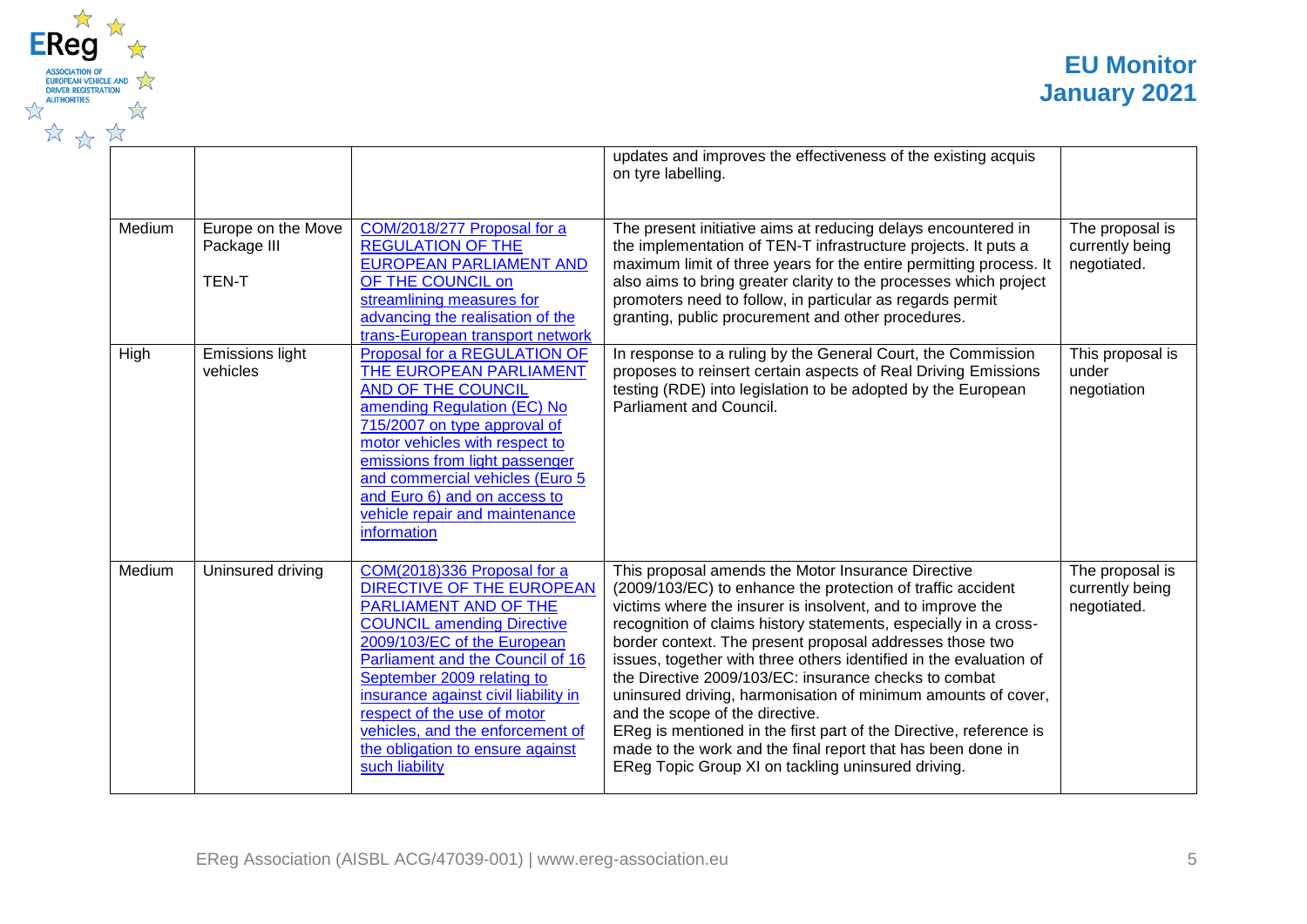| EUROPEAN VEHICLE AND<br><b>DRIVER REGISTRATION</b><br>☆<br>☆ |                                                                    |                                                                                                                                                                                                                                                                  |                                                                                                                                                                                                                                                                                                                                                                                                                                                                                                                                                                                                                                                                                            | <b>EU Monitor</b><br><b>January 2021</b>                               |
|--------------------------------------------------------------|--------------------------------------------------------------------|------------------------------------------------------------------------------------------------------------------------------------------------------------------------------------------------------------------------------------------------------------------|--------------------------------------------------------------------------------------------------------------------------------------------------------------------------------------------------------------------------------------------------------------------------------------------------------------------------------------------------------------------------------------------------------------------------------------------------------------------------------------------------------------------------------------------------------------------------------------------------------------------------------------------------------------------------------------------|------------------------------------------------------------------------|
| Medium                                                       | Europe on the Move<br>Package II<br>Combined transport<br>of goods | COM/2017/648 Proposal for a<br><b>DIRECTIVE OF THE EUROPEAN</b><br>PARLIAMENT AND OF THE<br><b>COUNCIL amending Directive</b><br>92/106/EEC on the establishment<br>of common rules for certain types<br>of combined transport of goods<br>between Member States | The objective of the initiative is to further increase the<br>competitiveness of combined transport compared to long-<br>distance road freight and therefore strengthen the shift from<br>road freight to other modes of transport. This should reduce the<br>share of transport externalities from freight transport.                                                                                                                                                                                                                                                                                                                                                                     | The proposal is<br>currently being<br>negotiated.                      |
| High                                                         | Europe on the Move<br>Package I<br>Road charging                   | Proposal for a DIRECTIVE OF<br>THE EUROPEAN PARLIAMENT<br><b>AND OF THE COUNCIL</b><br>amending Directive 1999/62/EC<br>on the charging of heavy goods<br>vehicles for the use of certain<br>infrastructures                                                     | Directive 1999/62/EC provides the legal framework for charging<br>heavy goods vehicles (HGVs) for the use of certain roads. The<br>current legislation only applies to HGVs, all other vehicles are<br>left unaddressed. The objective of the initiative is to make<br>progress in the application of the 'polluter pays' and 'user pays'<br>principles, thereby promoting financially and environmentally<br>sustainable and socially equitable road transport. The proposed<br>directive would simplify certain provisions of the current<br>legislation, by removing the variation of tolls based on Euro<br>emission class and by eliminating cumbersome notification<br>requirements. | The proposed<br>directive is<br>currently being<br>negotiated.         |
| High                                                         | Europe on the Move<br>Package I<br>Road charging                   | <b>Proposal for a COUNCIL</b><br><b>DIRECTIVE amending Directive</b><br>1999/62/EC on the charging of<br>heavy goods vehicles for the use<br>of certain infrastructures, as<br>regards certain provisions on<br>vehicle taxation                                 | Directive 1999/62/EC 1 (the "Eurovignette Directive") provides<br>a detailed legal framework for charging heavy goods vehicles<br>(HGVs) for the use of certain roads. It vehicle taxes and<br>establishes fair mechanisms for infrastructure charging. This<br>proposal, amending Directive 1999/62/EC, calls for more scope<br>to lower vehicle taxes, namely by way of a reduction of the<br>minima set out. In order to minimise the risk of distortions of<br>competition between transport operators established in different<br>Member States, such reduction should be gradual.                                                                                                    | The proposed<br>directive is<br>currently being<br>negotiated.         |
| Medium                                                       | Europe on the Move<br>Package I<br>Transport domain                | Proposal for a REGULATION OF<br>THE EUROPEAN PARLIAMENT<br><b>AND OF THE COUNCIL</b><br>amending Regulation (EC) No<br>1071/2009 and Regulation (EC)<br>No 1072/2009 with a view to                                                                              | Regulation 1071/2009/EC lays down the provisions that<br>undertakings must comply with, in order to access the<br>occupation of road transport operator (passenger and freight).<br>Regulation 1072/2009/EC lays down the provisions that<br>undertakings intending to operate on the international road<br>haulage market and on national markets other than their own                                                                                                                                                                                                                                                                                                                    | The proposed<br>regulation has<br>been adopted in<br><b>July 2020.</b> |

太太

☆

**EReg** 

☆

资改